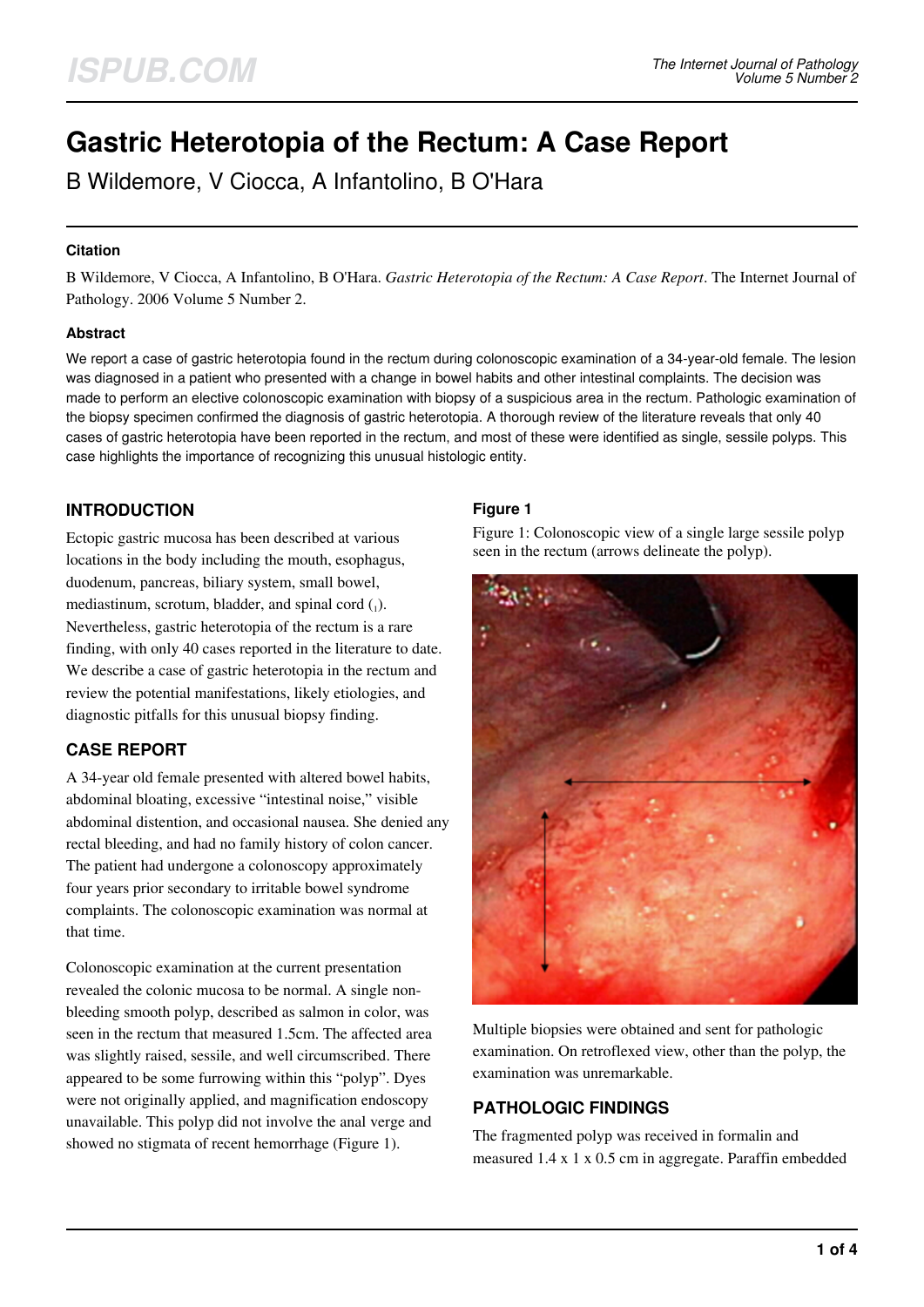tissue was sectioned at 5 microns and multiple levels were evaluated with routine hematoxylin and eosin stain. Benign fundic-type gastric mucosa was present on microscopic examination (Figure 2).

## **Figure 2**

Figure 2: Fundic-type gastric mucosa in a rectal biopsy (hematoxylin and eosin, 40x)



No colonic mucosa was identified. No dysplastic epithelium was identified. A Warthin-Starry stain highlighted Helicobacter-like organisms located on the surface of the gastric-type mucus cells (Figure 3).

## **Figure 3**

Figure 3: H. pylori like organisms on surface of mucosal cells (warthin starry, 400x)



# **DISCUSSION**

Rarely does the histologic evaluation of a colorectal polypectomy specimen reveal heterotopic gastric mucosa. Heterotopic gastric mucosa in the rectum has only been described in 40 published reports, usually presenting as small sessile polyps. Vieth et al reported that peptic lesions or repeated mechanical manipulation may "displace"

heterotopic gastric glands into the submucosa in a pseudoinvasive manner  $(_{2})$ . However, the clinical history of our patient was unremarkable regarding prior rectal injury.

Review of the literature through 2006 contains 40 cases of gastric heterotopia of the rectum. The first case of gastric heterotopia of the rectum was reported by Ewell and Jackson in 1939  $\left($ <sub>3</sub>). The lesion was found to be more common in males than females, with an average age at presentation of about 21 years  $(_{4})$ . The most common symptom at presentation was painless rectal bleeding, with abdominal pain and diarrhea also being reported. The heterotopic tissue was frequently located in the posterolateral region of the rectum, between 5 and 8cm from the anal verge  $\binom{1}{5}$ . This patient did not report any bleeding per rectum, but instead presented with symptoms of irritable bowel syndrome.

Embryologic development of the esophagus and stomach occurs at approximately the fourth week of gestation. During this period, the esophagus develops as the foregut is divided into the ventral respiratory portion and the dorsal esophageal portion. Subsequently, the stomach appears as a fusiform dilatation of the foregut and its appearance changes as various regions of its wall grow at different rates. The stomach also rotates as the position of the surrounding organs is determined. Developmental errors in this formation from failure of these structures to develop correctly can be implicated in instances of gastric heterotopia in the foregut, where it is most frequently seen in the esophagus  $\binom{6}{6}$ .

Although there is no agreement regarding the origin of the gastric tissue found at these ectopic sites, a few theories have been postulated. It has been suggested that congenital gastric heterotopia results from an error during fetal development in the differentiation of pluripotent endodermal stem cells  $(_{4})$ . This theory is supported by the immunocytochemical studies of Carlei et al. who demonstrated that the metabolic and functional activity of gastric heterotopic mucosa regarding the production of acid and mucin is identical to that of the normal stomach  $_{1}$ ,  $_{7}$ ). Another theory detailing a congenital origin involves the failure of the developmental descent of the fetal foregut. In contrast, other authors suggest that gastric heterotopia is an acquired condition, similar to Barrett's esophagus, whereby abnormal regeneration of the mucosal cells after trauma or a destructive process results in metaplasia $(_{4})$ .

Helicobacter pylori (H. pylori) may colonize gastric mucosa wherever it is found in the alimentary tract, and the manifestations of infection, including ulceration and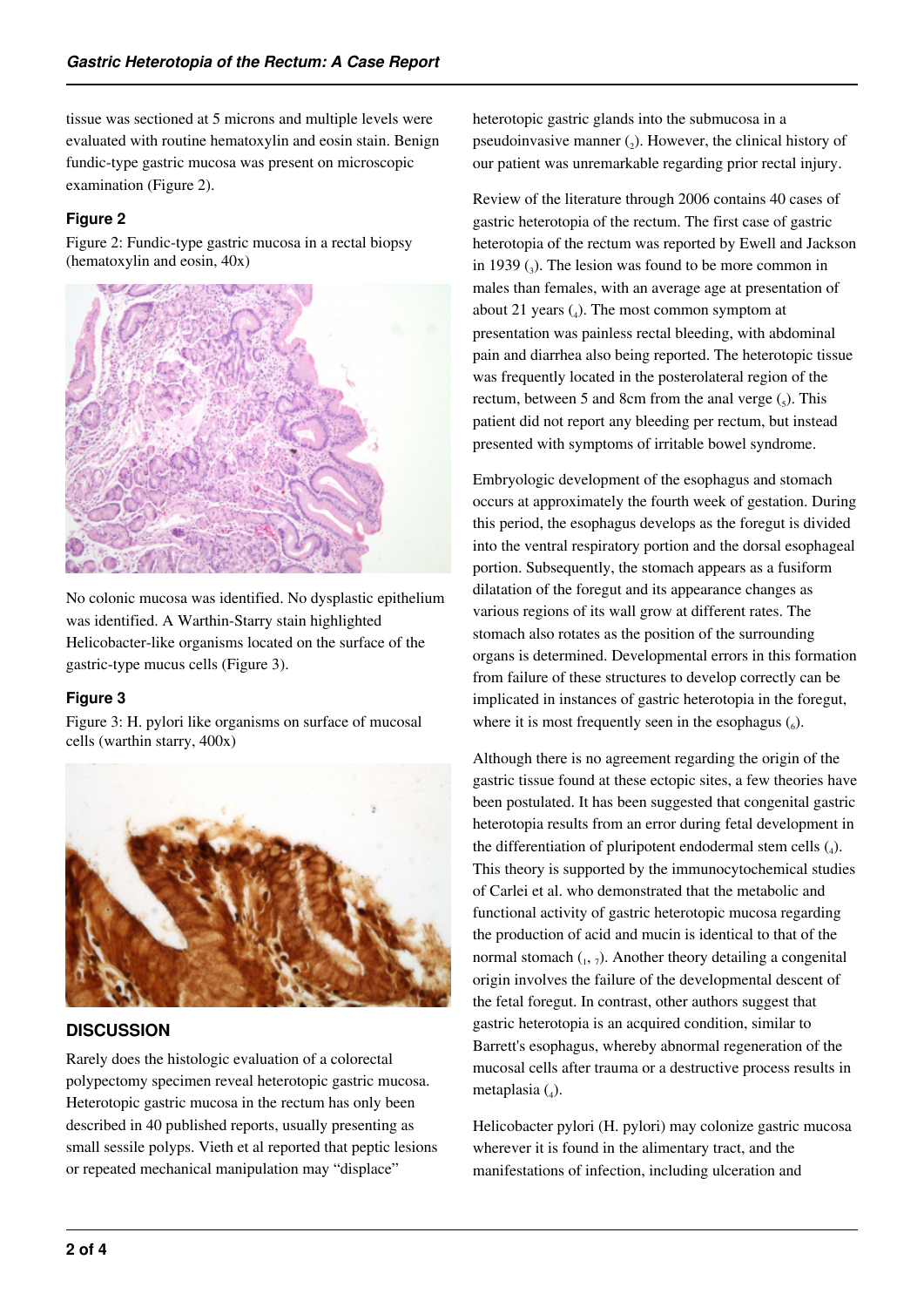bleeding, may be similar to those seen in the stomach. Dye et. al. reported a case of rectal gastric heterotopia, positive for H. pylori by histochemical stain, found to be actually colonized with organisms  $\left( \text{ }_{8}\right)$ . This finding supports the possibility that H. pylori may pass along the gastrointestinal tract in a viable form. Kestemberg et. al. felt that the findings of H. pylori organisms in a typical distribution on the surface of the gastric-type mucus cells in the rectum gives strength to the theory that the bacteria may be eliminated in the feces (1 ). A warthin-starry histochemical stain of our biopsy highlighted a few rod-shaped organisms that had morphologic features consistent with H.pylori. A biopsy of the patient's gastric antrum obtained at the same time showed only scattered chronic inflammatory cells within the lamina propria and a special stain for H. pylori was negative. Despite these results, H. pylori infection cannot be ruled out as this biopsy represents only a limited area of the stomach. Given the negative pathology results, additional confirmatory testing (such as the sensitive urease breath test or H. pylori stool antigen test) was not done. Nevertheless, this finding provides additional evidence that the organisms may in fact be passed with feces and contribute to the ulceration and bleeding commonly seen in these cases.

Identification of the gastric mucosa is usually made on biopsy, as it would be difficult to identify the gastric mucosa prior to the development of a visible abnormality by direct visualization. In many of the cases cited, the symptoms had been present for many years, and the patients underwent extensive work-up prior to diagnosis  $(_{5})$ . Surgical excision or polypectomy is the preferred treatment modality, with complete symptomatic relief occurring in most cases following excision. Since this type of lesion can occur anywhere in the alimentary tract, long-term follow-up is

recommended for all patients  $(_{9})$ . In this case, endoscopic mucosal resection (EMR) was not done as this was felt to be a benign condition and there is no established recommendation for removal. Instead, the patient is to be followed with periodic flexible sigmoidoscopies. Since this is such a rare case and there are no guidelines, it is uncertain whether it needs to be removed or simply just followed. Furthermore, it is unclear whether there is increased malignant potential. EMR will be discussed with the patient on a follow-up visit.

#### **References**

1. Kestemberg A, Marino G, de Lima E, Garcia FT, Carrascal E, Arredondo JL. Gastric heterotopic mucosa in the rectum with Helicobacter pylori-like organisms: a rare cause of rectal bleeding. Int J Colorectal Dis. 1993;8(1):9-12.

2. Vieth M, Kushima R, de Jonge JP, Borchard F, Oellig F, Stolte M. Adenoma with gastric differentiation (so-called pyloric gland adenoma) in a heterotopic gastric corpus mucosa in the rectum. Virchows Arch. 2005;446(5):542-5. 3. Ewell GH, Jackson RH. Aberrant gastric mucosa in the rectum with ulceration and hemorrhage. World J Surg. 1939; 38:641-3.

4. Steele SR, Mullenix PS, Martin MJ, et al. Heterotopic gastric mucosa of the anus: a case report and review of the literature. Am Surg. 2004;70(8):715-9.

5. Devereaux CE, Devereaux RG. Heterotopic gastric mucosa of the rectum with a review of the literature.J Clin Gastroenterol. 1994;19(1):41-5.

6. Srinivasan R, Loewenstine H, Mayle JE. Sessile polypoid gastric heterotopia of rectum: a report of 2 cases and review of the literature. Arch Pathol Lab Med. 1999;123(3):222-4. 7. Carlei F, Pietroletti R, Lomanto D, et al. Heterotopic gastric mucosa of the rectum--characterization of endocrine and mucin-producing cells by immunocytochemistry and lectin histochemistry. Report of a case. Dis Colon Rectum. 1989;32(2):159-64.

8. Dye KR, Marshall BJ, Frierson HF Jr, Pambianco DJ, McCallum RW.Campylobacter pylori colonizing heterotopic gastric tissue in the rectum. Am J Clin Pathol. 1990;93(1):144-7.

9. De Angelis P, Trecca A, Francalanci P, et al. Heterotopic gastric mucosa of the rectum. Endoscopy. 2004;36(10):927.